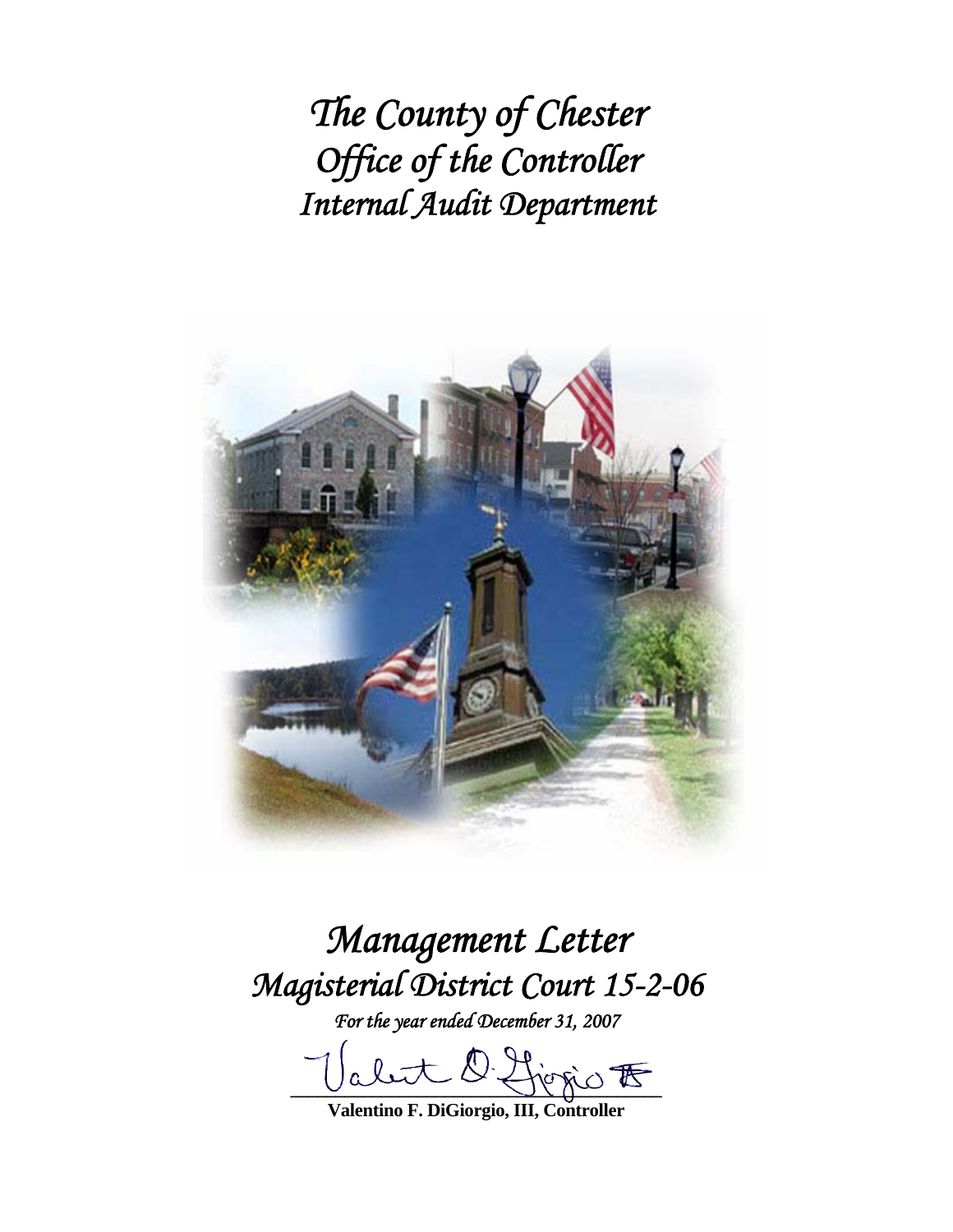### **To: Magisterial District Judge Rita Arnold**

### *Introduction*

On May 20, 2008, Internal Audit completed an audit of Magisterial District Court 15-2-06 (*District Court*). Carissa M. Petrelia was the auditor-in-charge. Internal Audit is required by the Pennsylvania County Code to review district courts annually to ensure compliance with policies and procedures mandated by the Administrative Office of Pennsylvania Courts and/or District Justice Administration and to assess their overall internal control structure. The scope of our audit included a review of the following:

- Cash and Petty Cash
- Undisbursed Funds
- Cash Receipts
- Manual Receipts
- Cash Disbursements
- Voided Transactions
- Overall Compliance.

### *Executive Summary*

The management and staff of the *District Court* are, in all material respects, in compliance with policies and procedures set forth by the Administrative Office of Pennsylvania Courts and directives imposed by District Justice Administration. The audit disclosed one internal control weakness as well as a minor finding involving compliance with policies and procedures. These matters have all been included within this Management Letter.

Internal Audit would like to thank the management and staff of the *District Court* for their cooperation and assistance during the course of this audit. Please feel free to contact our office at (610) 344-6064 should you have any questions or concerns.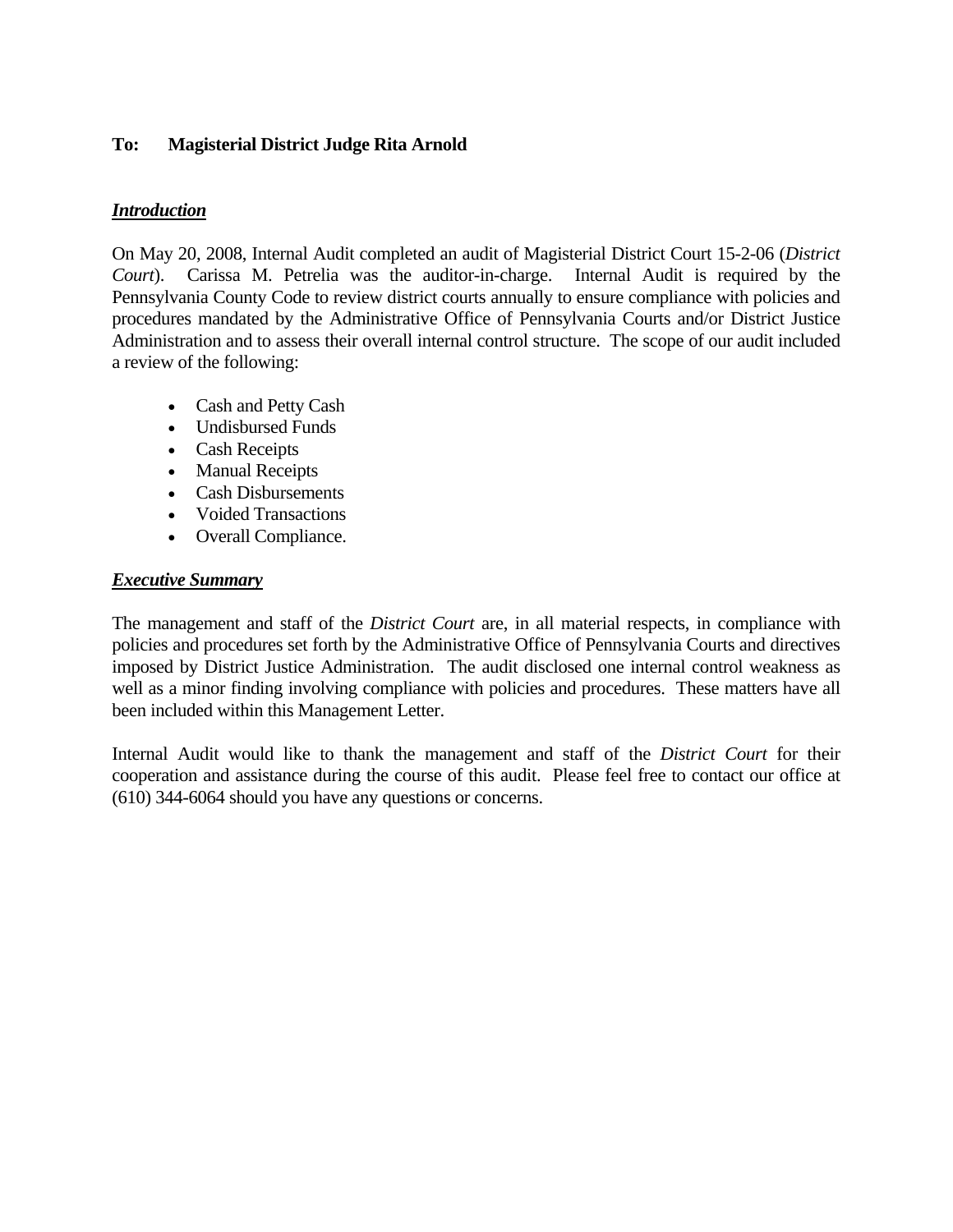## **COUNTY OF CHESTER**

# **MAGISTERIAL DISTRICT COURT 15-2-06**

## **FINDINGS AND RECOMMENDATIONS**

## **FOR THE YEAR ENDED DECEMBER 31, 2007**

## **I. INTERNAL CONTROL FINDINGS AND RECOMMENDATIONS**

#### RECORDING / RECONCILIATION

#### Finding 1: Cash

Internal Audit noted the following:

 $\triangleright$  In 2 instances, the District Court did not request reimbursement for fees assessed them from their credit card company.

#### Recommendation

Internal Audit recommends that the *District Court* follow proper procedures for requesting reimbursement from the County for fees charged.

Auditee Response

*District Court management concurs with the findings and recommendation.* 

### **II. COMPLIANCE WITH POLICIES AND PROCEDURES**

In order to test compliance with all applicable policies and procedures, Internal Audit selected a statistical sample of 25 case files out of a total population of 8,942 case files created in 2007. In addition, we performed other related tests of cash receipts, cash disbursements, manual receipts, undisbursed funds, and voided transactions. Sample sizes for the tested areas were determined through a risk assessment analysis based on the results of the *District Court's* prior year audit and current year case load. We believe the results of our tests are representative of the entire population on the basis of accepted audit sampling principles.

#### Finding 1: Undisbursed Funds

Internal Audit noted the following:

 $\triangleright$  In 1 instance, funds were not disbursed or applied in a timely manner.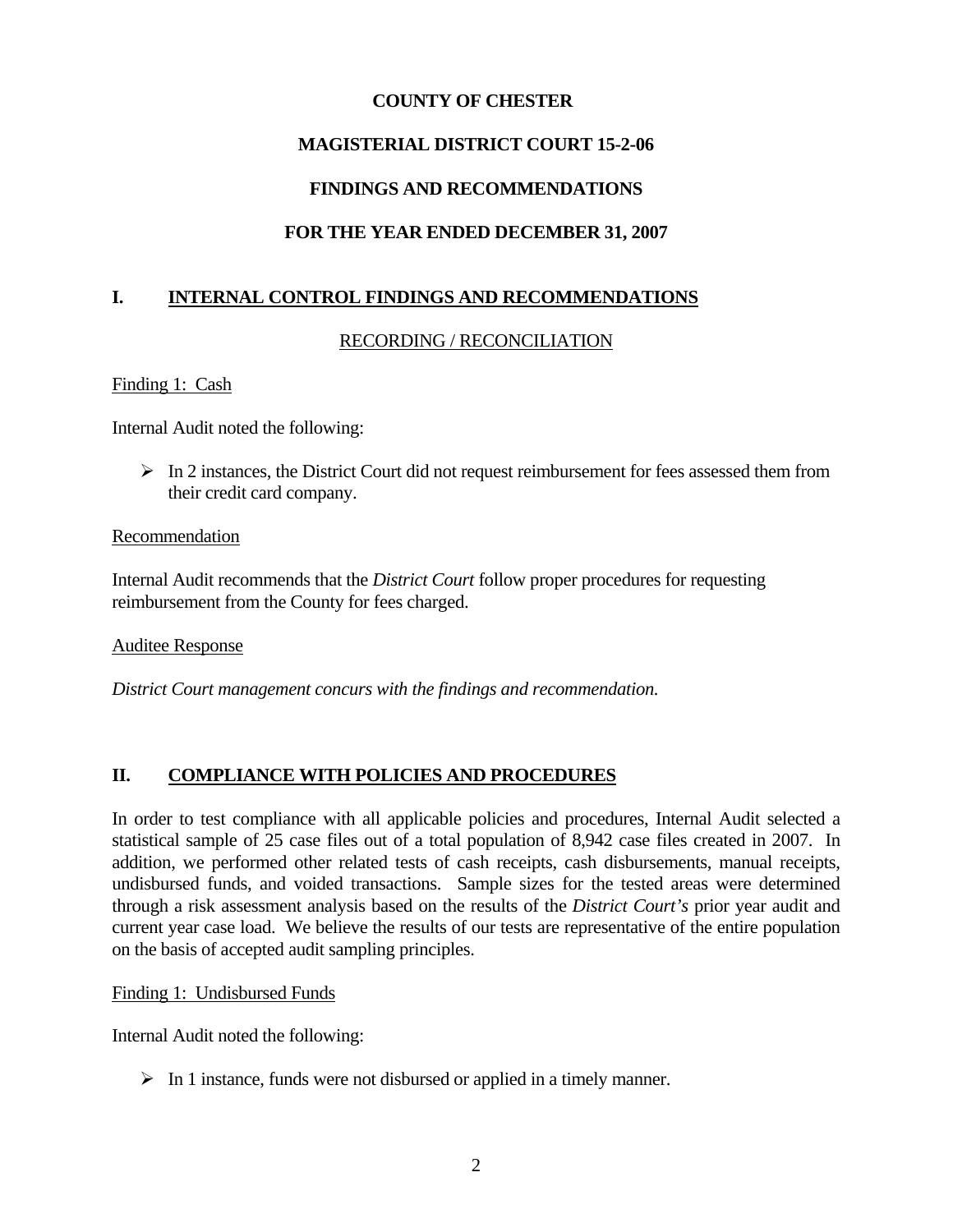### **COUNTY OF CHESTER**

## **MAGISTERIAL DISTRICT COURT 15-2-06**

## **FINDINGS AND RECOMMENDATIONS**

# **FOR THE YEAR ENDED DECEMBER 31, 2007**

## **II. COMPLIANCE WITH POLICIES AND PROCEDURES (Continued)**

Finding 1: Undisbursed Funds (continued)

#### Recommendation

Internal Audit recommends that the *District Court* review items on the undisbursed funds report monthly so that monies may be applied or refunded in a timely manner.

#### Auditee Response

*District Court management concurs with the findings and recommendation.* 

#### Finding 2: Cash Disbursements

Internal Audit noted the following:

 $\triangleright$  In 2 instances, checks were disbursed without an authorized signature.

#### Recommendation

Internal Audit recommends that members of the staff exercise greater care to ensure that disbursement checks contain an authorized signature.

Auditee Response

*District Court management concurs with the findings and recommendation.*